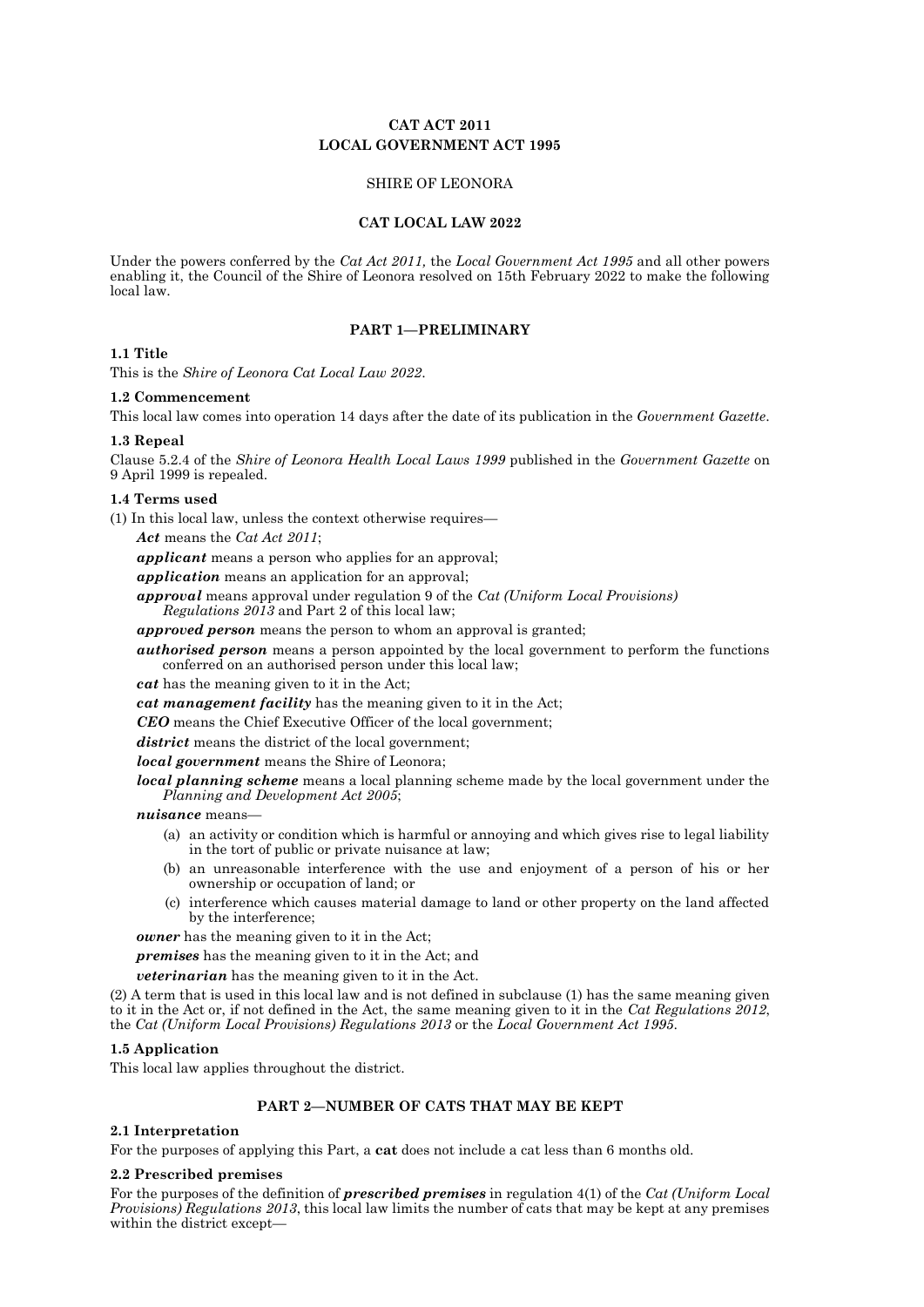- (a) a cat management facility operated by a body prescribed as a cat management facility operator under the *Cat Regulations 2012*;
- (b) a cat management facility operated by the local government; or
- (c) a veterinary clinic or veterinary hospital as defined under section 2 of the *Veterinary Surgeons Act 1960*, but only in relation to cats kept on those premises for treatment.

### **2.3 Standard number of cats**

For the purposes of the definition of *standard number of cats* in regulation 4(1) of the *Cat (Uniform Local Provisions) Regulations 2013*, no more than 2 cats may be kept on premises within the residential zone of the local planning scheme or used for residential purposes at which a member of a cat organisation is not ordinarily resident.

### **2.4 Application for approval**

(1) An application for approval to keep an additional number of cats at prescribed premises is dealt with in regulation 8 of the *Cat (Uniform Local Provisions) Regulations 2013.*

(2) An application for approval must be accompanied by the application fee determined by the local government in accordance with the Act.

## **2.5 Determining an application**

(1) For the purpose of determining whether to grant approval for an application to keep an additional number of cats at prescribed premises, the local government must have regard to—

- (a) the zoning of the land under the local planning scheme;
- (b) the physical suitability of the premises for the proposed use;
- (c) the environmental sensitivity and general nature of the location surrounding the premises for the proposed use;
- (d) the structural suitability of any enclosure in which any cat is to be kept;
- (e) the likelihood of a cat causing a nuisance, inconvenience or annoyance to an occupier of adjoining land;
- (f) the likely effect on the amenity of the surrounding area of the proposed use;
- (g) the likely effect on the local environment including any pollution or other environmental damage, which may be caused by the proposed use; and
- (h) any other factors which the local government considers to be relevant in the circumstances of the application.

(2) An approval is to be in the form determined by the local government and is to be issued to the approved person.

#### **2.6 Conditions**

(1) For the purpose of ensuring that the premises to which an application relates are suitable for the additional number of cats, the local government may impose any condition that it considers to be reasonably necessary for that purpose, including—

- (a) that the premises must be adequately fenced (and premises will be taken not to be adequately fenced if there is more than one escape of a cat from the premises);
- (b) that there must be adequate space for the exercise of the cats;
- (c) that, in the case of multiple dwellings where there is no suitable dividing fence, each current occupier of the adjoining multiple dwellings must give their written consent to the approval; and
- (d) that, without the consent of the local government, the approved person must not substitute or replace any cat that dies or is permanently removed from the premises.

(2) An approved person who does not comply with a condition of the approval, commits an offence.

Penalty: a fine of not less than \$1,000 and not exceeding \$5,000, and if the offence is of a continuing nature, to an additional penalty not exceeding \$500 for each day or part of a day during which the offence has continued.

## **2.7 Renewal of an application**

(1) An application is to be renewed if—

- (a) the approved person has not breached the conditions of the approval;
- (b) the approval would have been granted if a fresh application for approval had been made; and
- (c) the renewal fee, imposed and determined by the local government under sections 6.16 to 6.19 of the *Local Government Act 1995*, is paid to the local government before the expiry of the approval.

(2) On the renewal of an approval, the conditions of the approval that applied immediately before the renewal continue to have effect.

## **2.8 Transfer of an approval**

(1) An approval relates only to the premises specified in the approval, and only to the approved person specified in the approval, and is transferrable only in accordance with this clause 2.8.

- (2) An application for the transfer of an approval from the approved person to another person must be—
	- (a) made in the form determined by the local government;